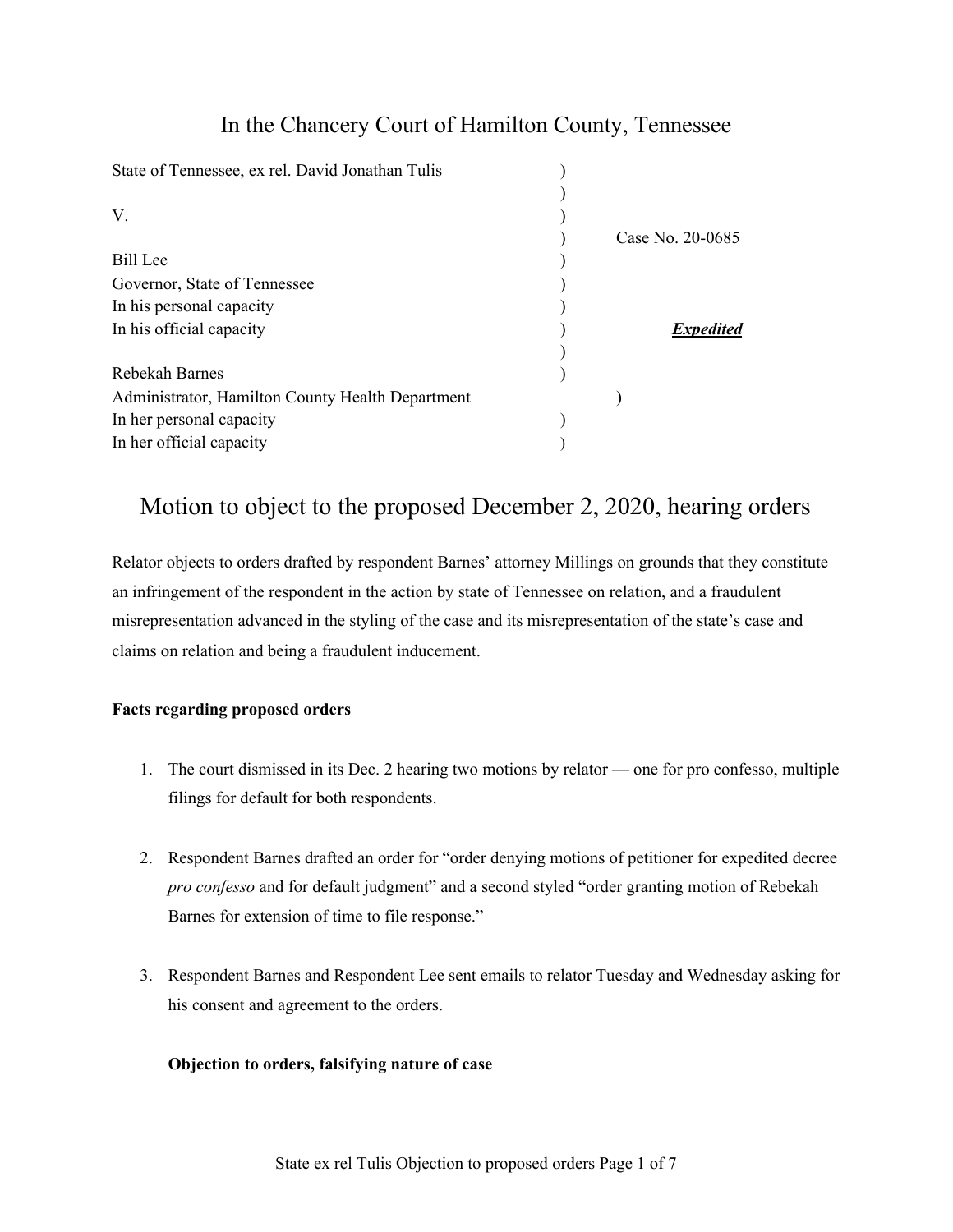4. Relator objects to trespass and seizure of his case against outlaw officeholders by their attempting to convert his person into a chimera or fiction, rather than to accept his status, unrebutted, in the affidavit of complaint, that is David Jonathan Tulis, described in his natural person, a man, sui juris, "operating on the land and in equity."

> (A) The court is to "deal with [relator] as one of the people of Tennessee, not as a [legal] person", or as styled for federal bankruptcy court in all caps naming a debtor, "but a private man claiming all of his rights, whether antecedent or pursuant to the Tennessee constitution and its bill of rights, and all unenumerated rights, as well as those recognized implicitly in that document" and that he is "without any corporate capacity." His filing states he "denies any and all presumptions against himself as in any other character, declaring he is one of 'the free people' in the state of Tennessee and a citizen of this state." And no body has answered, let alone offered evidence to the contrary, nor can any body.

B. Respondents — and the court — rename relator in violence to unrebutted facts, without lawful warrant in right, or title, pretendedly overturned apart from any explicit claim or evidence. Respondents and the court unite in fraudulently characterizing him a fiction, DAVID JONATHAN TULIS.

C. This identification of relator pretends he is operating in a fictive legal capacity, subject to the officials.

D. However, relator is *sui juris.*

E. "*Pro se*" is a fiction he does not admit, and objects to it being imposed upon him as if one David Jonathan Tulis speaks for another David Jonathan Tulis.

F. Respondents trespass the case of the State on relation fraudulently inventing parties, status, and cause refusing to name the parties properly as relator and respondent. They call relator "petitioner," naming respondent Barnes as Ms. Barnes or Rebekah Barnes. Respondent Lee is called "defendant" or given no reference at all in the heading on Page 1 of respondent Lee's motion to dismiss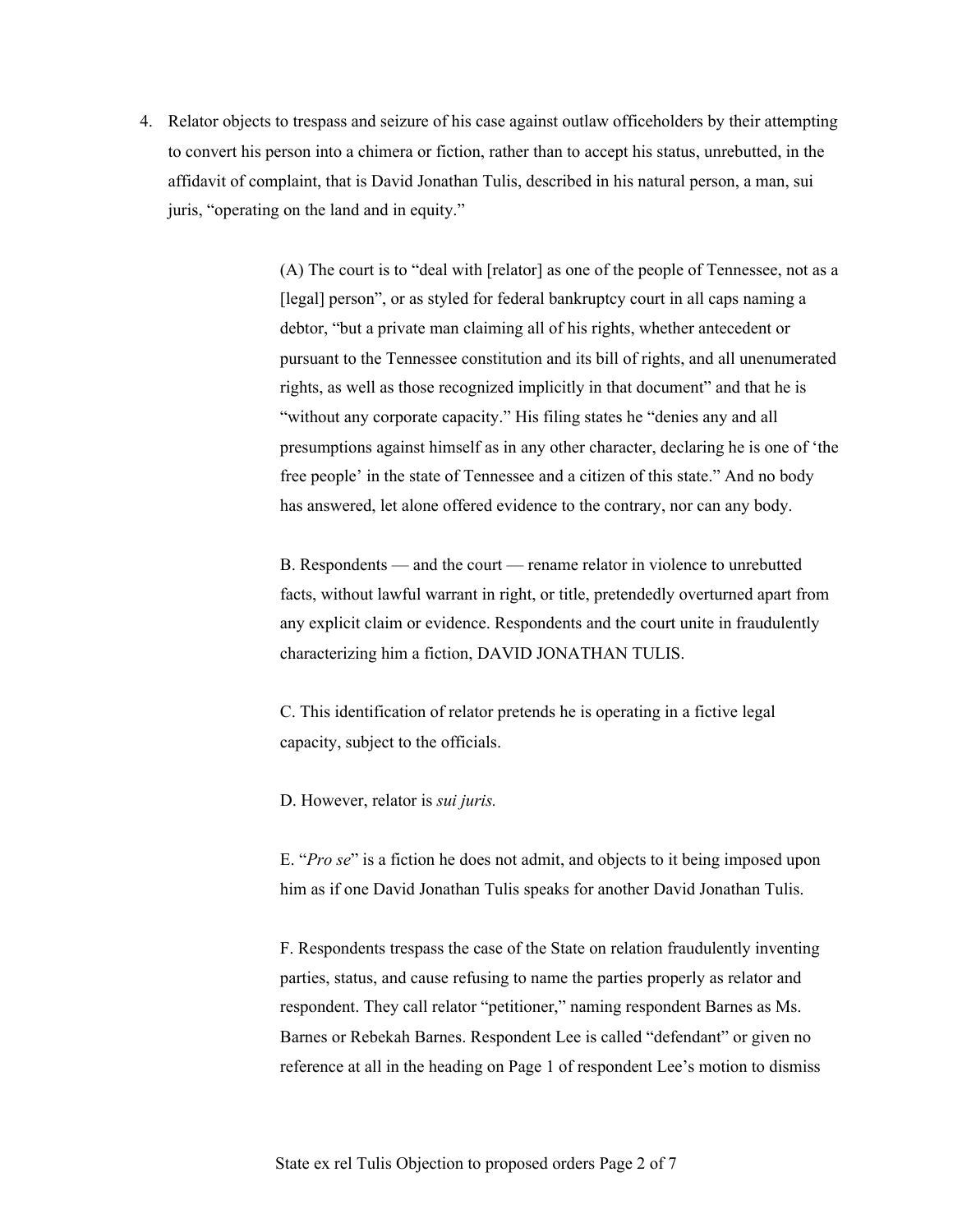and brief, responding to an action at law not the cause petitioned on relation in equity.

- 5. Given the above abuses and objecting to them in defense of the affidavit of complaint because of the respondent's unwarrantable and unsupportable proposed orders in challenge, by direction of the court also ignoring the fraudulent filings at hearing — relator asserts the respondents have not ever plead or moved the court in the State's case on relation of David Jonathan Tulis. The respondent's improper fraudulent fascimiles are attempting to pass as responsive to relator's petition and as fraudulent inducement. To that end, relator offers the **Exhibit State of Tennessee Certificate of Live Birth for David Jonathan Tulis, a living man, not a non-living debtor legal person identified DAVID JONATHAN TULIS.**
- 6. To refer to him as any other than the evidence shows him to be is a defamation, an unwarranted character assassination for fradulent valuable advantage or unjust enrichment, a fraudulent attempt to negative the character of the relator, his cause, status, rights, and remedy, etc., an abuse of the equity principle.
- 7. Violations of a like order, now called to the attention of relator, are carried out similarly in respondent Lee's brief and motion to dismiss. He falsely reframes the Petition in equity and for writ of mandamus filed Oct. 2 as a case at law rather than a case in equity.
- 8. Respondent Lee did mislead, defraud and seduce the court by misrepresenting the case as a case at law, accepted by the court for hearing, so he can accuse relator of seeking damages, instead of the demanded equitable compensation for irreparable harm which it is to the court to deem proper to impress the conscience of a wrongdoing man or woman in the office of the sovereign people, the State on relation. More particularly:

A. Respondent Lee pretends relator is asking for damages so he can falsely argue relator is seeking access to the state's treasury, in violation of Tenn. Code Ann. § 20-13-102, which states,

No court in the state shall have any power, jurisdiction or authority to entertain any suit against the state, or against any officer of the state acting by authority of the state, *with a view to reach the state, its treasury, funds or property,* and all such suits shall be dismissed as to the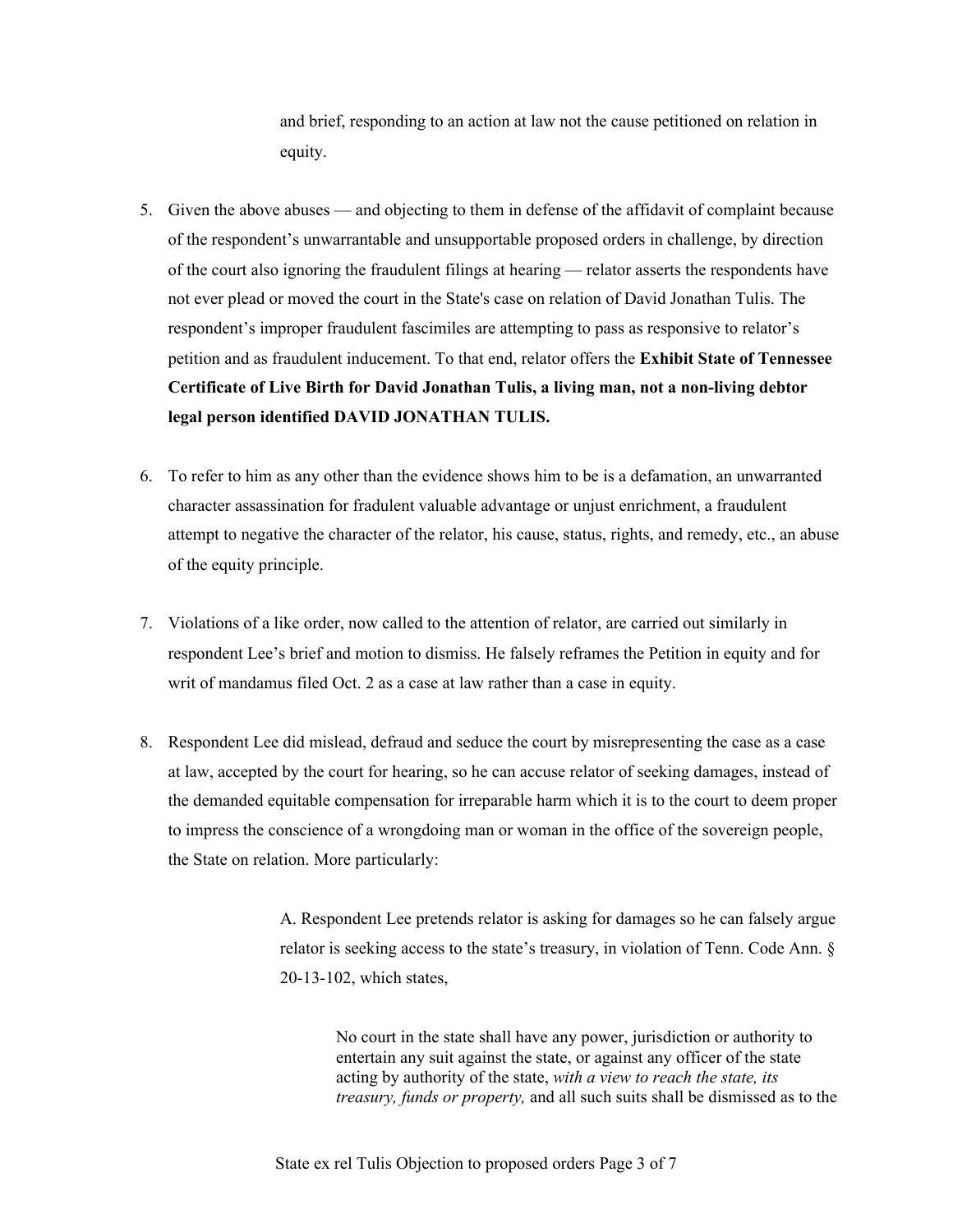state or such officers, on motion, plea or demurrer of the law officer of the state, or counsel employed for the state. [emphasis added]

Which treasury, funds or property relator is not seeking to attach in any way, and not by any implication. Such implication is laid out by respondent Lee in bad faith.

B. The defamation by respondent Lee is that relator's cause is in a law court, and that he is seeking damages at law. Respondent Lee pretends that relator is seeking damages when he does no such thing in paragraphs 209 and 210 of the petition that run as follows:

> 209. Order equitable compensation, to the extent available to chancery, to persuade and impress the conscience of each respondent from repeating wrongs cited in this complaint, sending a message to others so inclined;

210. Make other redress within the power of this court to the ends justice requires, not limited to, further compensation, reimbursement, indemnification or reparation for benefits derived from, or for loss or injury caused to the relator, fellow Tennesseans or the state of Tennessee.

#### **Objection as to respondent Lee**

- 9. Even aside from the fraudulent fascimile trespassing upon this case, no pleading was accompanied by answer to the fraud and notice evidenced in the petition which equity *requires*; the matter of the failure of compliance with equity of which was not heard. It was not heard because the timely filed motion to strike the motion to dismiss was not heard, depriving the state on relation due process. This could only happen in a case at law, because equity would not tolerate such abuse.
- 10. The unsupported motion to dismiss was not an enlargement of time nor one which the relator was given any opportunity to respond to, as previously denied, the same deprivation as to respondent Barnes, continuing the same abuse and deprivation of due process against the state on relation.
- 11. The order is offered in bad faith, merely under color of a lawful proceeding, knowing no valid foundation exists nor which is stated in the order for the reason of the continuing fraud and notice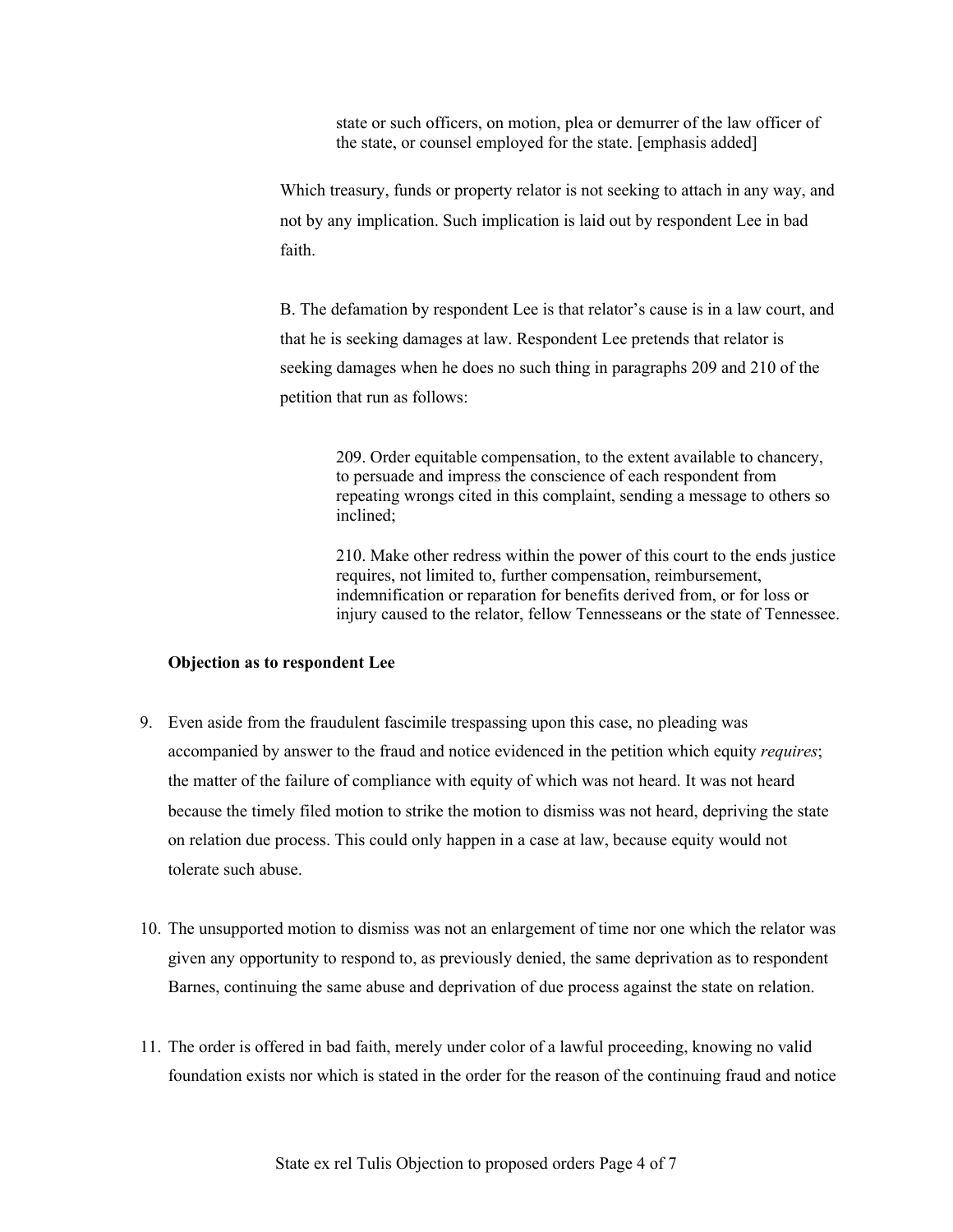which is not for the court to respond to but the burden of the respondent, whether or not in default.

- 12. This proposed order appears to be an attempt to cover and continue the fraud being perpetrated by the defendants evidenced in the petition, take for true, without remedy, additionally giving unwarranted license, for want of reason or authority, or good cause, what an apparently complicit judiciary would commit in allowing such an order, causing fraud on the court, trespass on the case, acting upon a matter not before the court upon relator's petition but upon a fictitious matter, fraud, deprivation of due process, despite record default, or as to dissimilarly situated respondents, repeated lack of foundation, or as relator will rely on the record additionally to these, and that these petition-predictive injustices would occur, as admitted, or for purpose of appeal or other collateral remedy, or as this surprise prejudicial summary provision for immediate objection to a coerced order limits.
- 13. All the while, the court and respondents are callously indifferent to equity, acting under color of justice without the substance, and to the ongoing irreparable harm to the State on relation without remedy, whose simple answer, if good faith and justice were intended, would be to produce evidence of compliance with the legislative enactment regarding communicable disease, not connive to make more delay in the absence of such evidence, or conspire to fabricate an action at law, which was not the intention nor deed of the relator in equity.

#### **Objection as to respondent Barnes**

14. Even aside from the fraudulent fascimile trespassing upon this case, the inclusion of the clause "and for other good cause" is offered in bad faith; respondent Barnes knows no such foundation exists nor is any particularly stated in the order — to continue the fraud being perpetrated by the respondents evidenced in the petition, taken for true, without remedy. Additionally, this would be to give unwarranted license, for want of reason or authority, or good cause, what an apparently complicit judiciary would commit in allowing such an order, causing fraud on the court, trespass on the case, upon a matter not before the court upon relator's petition, but a fictitious matter, fraud, deprivation of due process, despite record default, or as to dissimilarly situated respondents, repeated lack of foundation, or as relator will rely on the record additionally to these, and that these petition-predictive injustices would occur, as admitted, or for purpose of appeal or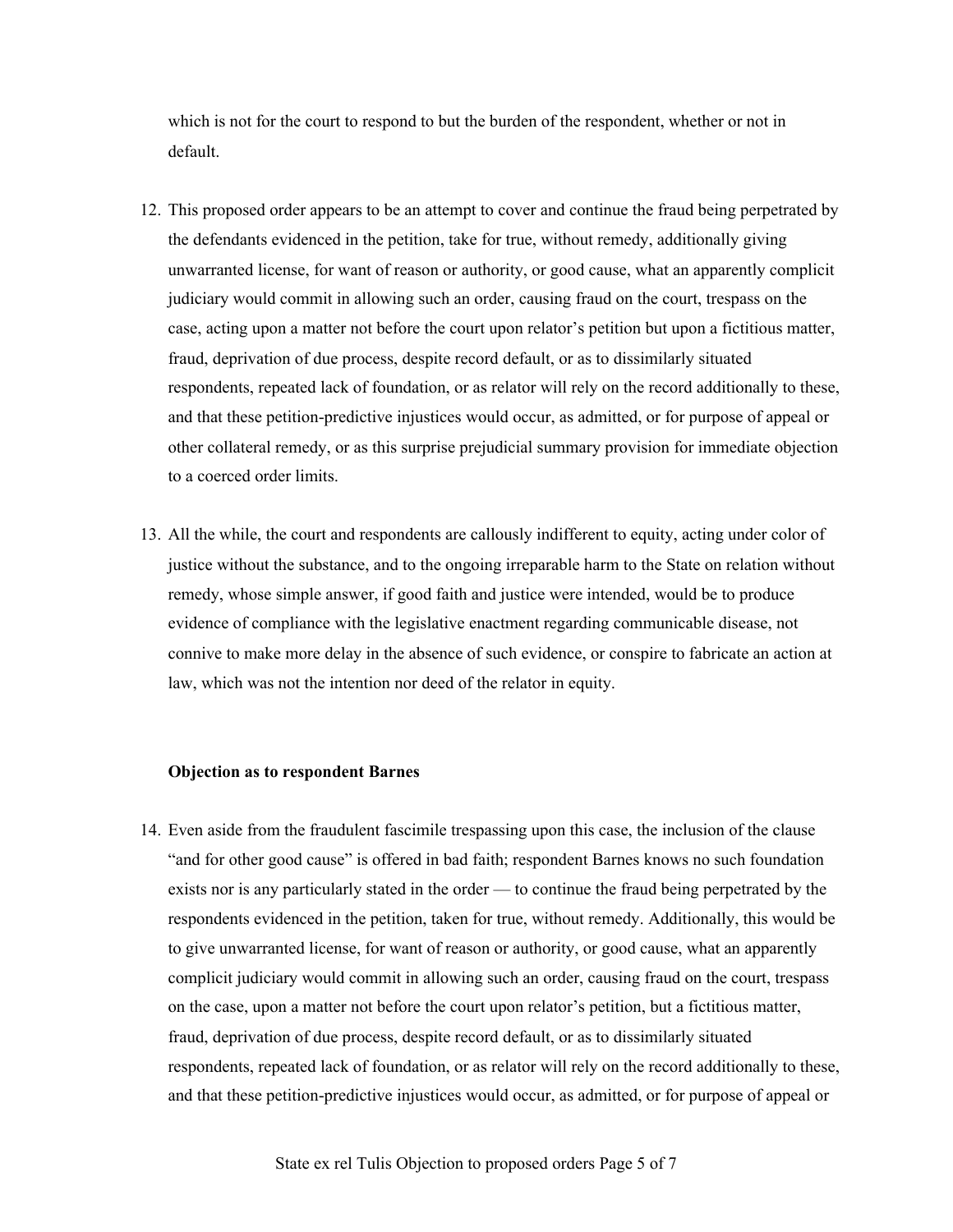other collateral remedy, or as this surprise prejudicial summary provision for immediate objection to a coerced order limits.

- 15. All the while the court and respondents are callously indifferent to equity, under color of justice, and to the ongoing irreparable harm to the State on relation without remedy, whose simple answer, if good faith and justice were intended, would be to produce *compliance* with the legislative enactment regarding communicable disease at Tenn. Code Ann. § Title 68-5-104, not connive to make more delay in the absence of such evidence, or conspire to fabricate an action at law, which was not the intention nor deed of the relator in equity.
- 16. In light of the foregoing: Relator demands an order of ouster from the case in equity of the respondents and the officers of the court, fraudulently proceeding at law in this court, evidencing their contempt for the state on relation, which they took oaths to serve, one of whom the defame, the relator, properly respectfully known, David Jonathan Tulis.
- 17. That the court provide a particularized foundation for any dismissal of his motion pro confesso given the respondents have not answered to the case of the relator in equity but fraudulently to one of their own fraudulent fabrication at law, and without payment of fee. Further, that the required foundation enumerate defects in relator's complaint enough to warrant dismissal, state of Tennessee on relation has a right to know the legal basis and for the intended purpose of amending the petition as a matter of right, that substantial justice be done, as he is in the interest of state of Tennessee and its people, prosecuting lawbreakers using the offices of the people as cover, in the interest of equity and justice in defense of the free people of Tennessee under an oppression caused by respondents, to their material and permanent injury and harm.
- 18. Relator demands an order accounting for these facts in the record or will deem any failure by the court as aiding and abetting the ongoing fraud on the court in the matter for collateral remedy.
- 19. Relator demand justice be done, that default enter for the reasons herein stated, not limited to, fraud, fraud upon the court, trespass on the case, etc., to stop the irreparable harm to the state on relation, the relator, and bring the matter to the demands of law, the respondents, not in the least prejudiced, that they may move to set aside the default, *IF* they can produce evidence of compliance with the legislative branch enactments, as should have been done since before March 2020.